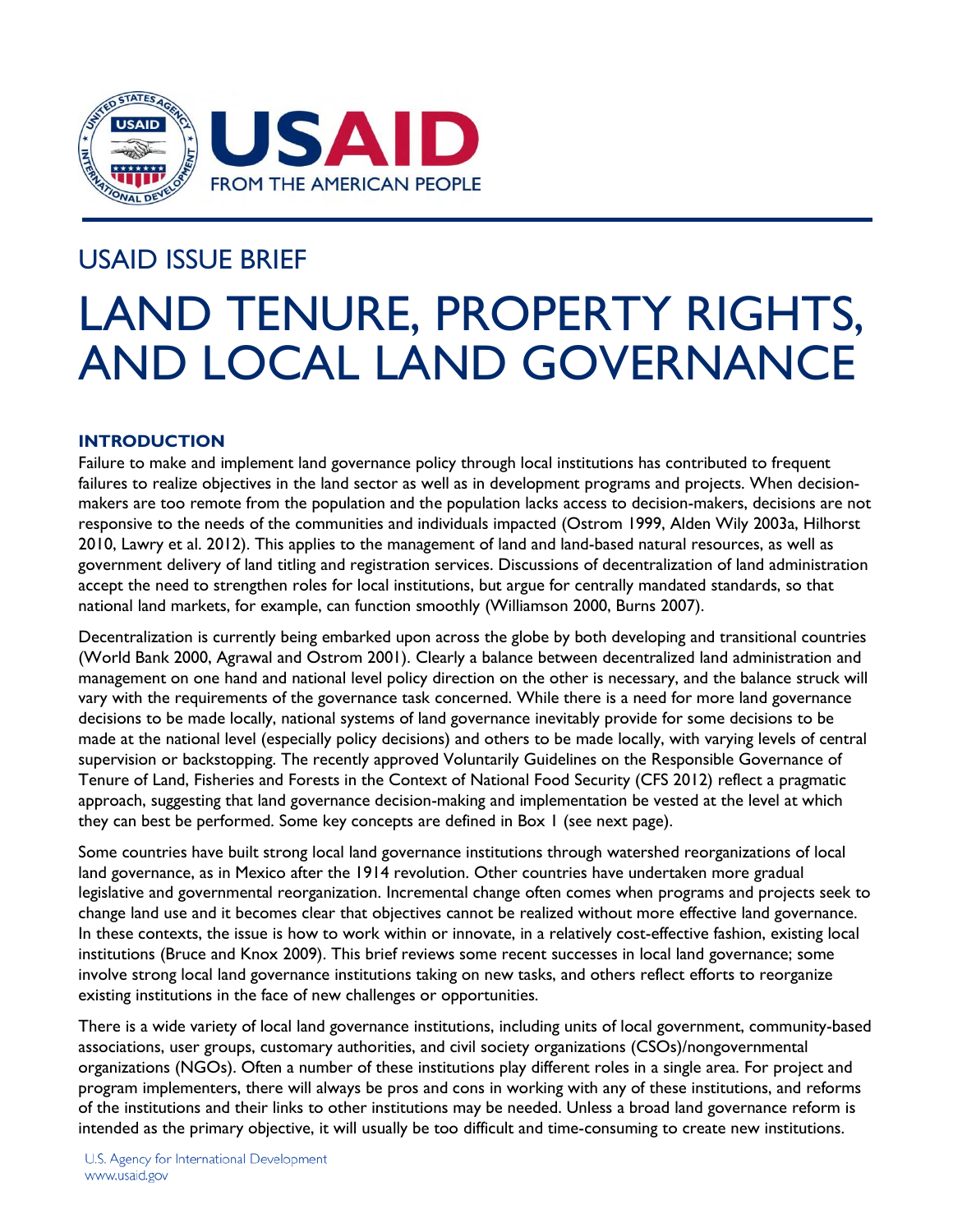Project-driven innovations in local land governance institutions can be interesting pilots, but these innovations

often wilt when the project or program ends. It will be more efficient to work through an existing local institution, governmental or customary, seeking changes needed to attain objectives.

Those existing local land governance institutions include customary authorities who administer land under customary tenure arrangements in Africa, the Pacific island states, parts of south-east Asia, and indigenous areas of Latin America. There is a global trend to increase the legal recognition of these institutions, in sub-Saharan Africa (Alden Wiley 2011), south-east Asia (Xanthaki 2003, Perera 2009), and Latin America (Ortiga 2004). Customary land governance institutions typically reach deep into rural society and operate more effectively at community-level than government institutions due to accessibility and culturally-rooted legitimacy. In many circumstances they can deliver effective land governance, and this has been increasingly appreciated by the development community (Knight 2010, Freudenberger 2013, CFS 2012).. They can, however, be authoritarian and patriarchal, nontransparent in their operations, and ineffectively accountable to their communities (Ubink et al. 2009, Knight 2010). Reforms may be needed but reform efforts by the state are difficult because these authorities derive their authority primarily from a traditional ethos rather than the national government or statutory law (Bruce and Knox 2009).

# **Box 1. Some Key Concepts**

**Institutions:** Organizations, but also complexes of formal and informal rules, rights, conventions, and practices that establish expected patterns of interaction (e.g., the "institution of property").

**Land Governance:** The process by which organizations provide normative frameworks and implement policies and programs with respect to land. Key land governance tasks are land administration (survey and registration), land information system provision (records), land dispute resolution, public land management, land use planning (environmental and developmental), land policy and legislation, and valuation and taxation.

**Decentralization:** The transfer of administrative and/or fiscal responsibilities for land governance to local government institutions. Such decentralization may or may not involve devolution.

**Devolution:** The transfer of substantial discretion in decision-making regarding the definition and performance of land governance tasks to local institutions, governmental or non-governmental.

For decentralization or devolution to be effective, local institutions and an enabling governmental policy need to be in place, and communities need to be empowered to hold leaders accountable. For a fuller discussion, see World Bank 2000 and Knox and Meinzen-Dick 2001).

This brief first examines examples of successful land governance by different forms of local institutions: 1) decentralized or devolved local government institutions with broad mandates that are capable of meeting new land governance challenges; 2) a variety of local institutional forms and innovations that have enabled local communities, including indigenous communities, to participate effectively in decisions over the land they use; 3) changes in the roles of customary land governance institutions, and 4) user-group institutions created to access and manage publicly-owned natural resources under government supervision. It then draws some conclusions about the factors that are critical to the success of local land governance institutions, and these are highlighted in the discussion of the case studies institutions that follow. They are: 1) the institution's rights over the land it governs; 2) the organizational capacity and inter-institutional linkages of the local institution; 3) the enabling roles played by other actors; and 4) the incentives of the institution to undertake the governance task and related institutional reforms. Finally, some recommendations are ventured.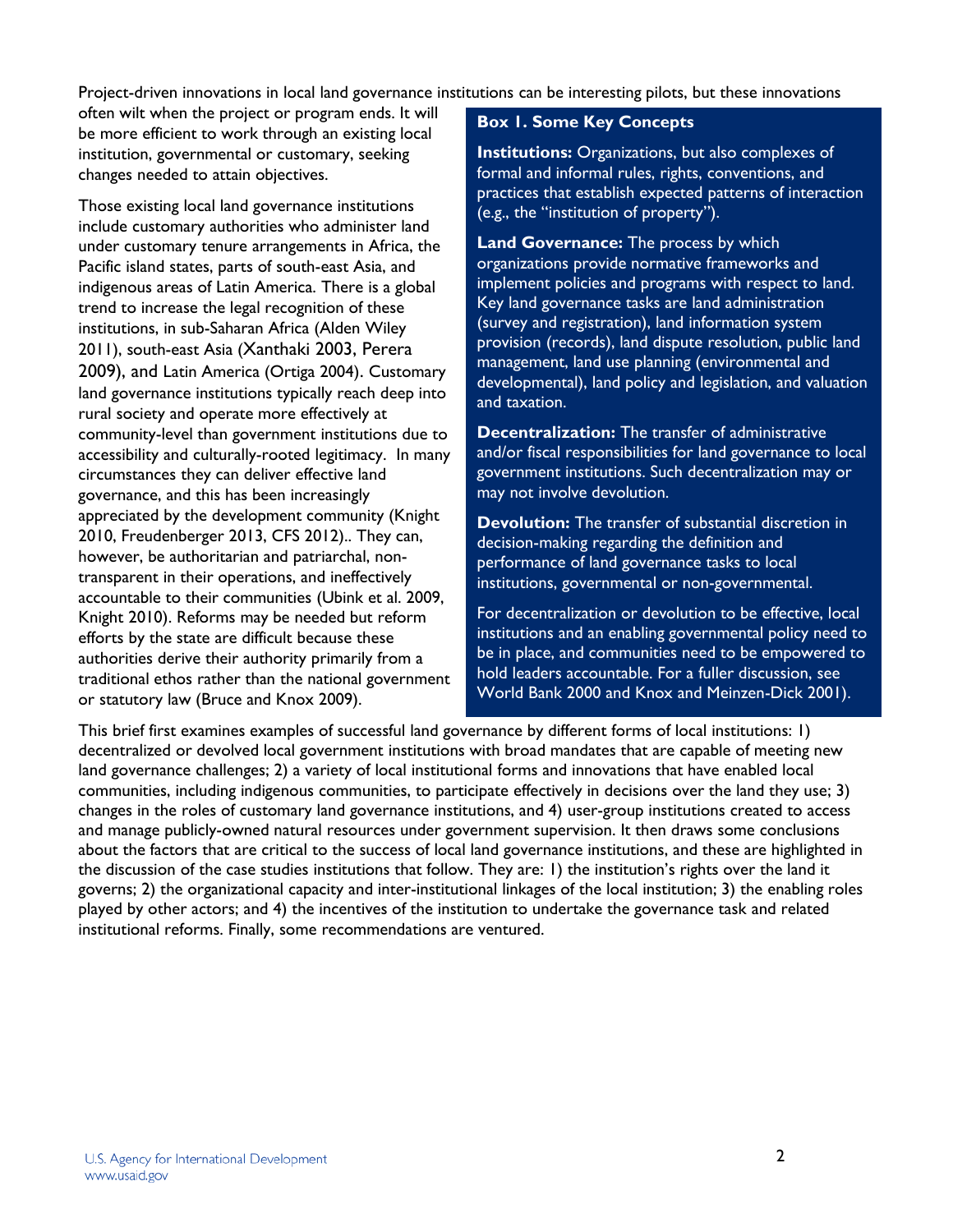#### **ROBUST, BROAD-MANDATE LOCAL LAND GOVERNANCE INSTITUTIONS**

The examples below present the basics of three robust, broad-mandate local land governance institutions (See box 2): Mexico's ejidos, Botswana's Land Boards, and Tanzania's Village Land Councils. These are all national systems of decentralized land governance in which local institutions have broad land management and administration mandates and have grown in competence over several decades. However, the three institutions have quite different origins. Mexico's ejidos were created to assume control over land appropriated through a land reform. Botswana's Land Boards were created to improve the management of tribal land under custom, and to give local communities the right to grant long-term leaseholds for specified land uses. Tanzania's Village Land

### **Box 2. Robust, Broad-Mandate Local Land Governance Institutions**

**Mexico's ejidos** are land-based communities legislated after Mexico's 1914 revolution to enable land reform beneficiaries to receive and manage expropriated, state-owned land. They continue to be central to the organization of Mexico's rural society, playing a key role in reform of Mexico's land tenure system between 1993 and 2006. That reform offered full property rights to both ejidos in terms of common lands and households in terms of family holdings. The extent of the resulting changes and new marketability of land has varied as they have been determined by decisions within each ejido. The extent and speed of implementation of the reform (92 percent of ejidos) has been remarkable and testifies to the long-term value of strong local land governance institutions (Deininger and Brusciani 2001, de Ita 2006, Bray et al. 2012, de Janvry et al. 2012).

**Botswana's Land Boards** demonstrate that local land governance institutions are not necessarily either traditional or modern, but can be hybrids. The 1968 Tribal Land Act created 10 tribally based District Land Boards, later joined by 37 Sub-District Land Boards. The Boards are constituted as corporate bodies and hold title to the tribal land they administer (most of the land in the country). Originally, senior chiefs were exofficio members of each board. Their participation has gradually been phased out over the years, but the Boards still rely significantly on lower-level ward chiefs in dealing with customary land. Today, 40 percent of Land Board members are elected by the *kgotla* (traditional assembly); these are joined by a member each from the Ministries of Lands and Housing, Agriculture, and Commerce and Industry. The Boards manage tribal land according to custom, but District Boards can also grant long-term common-law leases to residents or outsiders for commercial, industrial, and major residential uses. The institutional form of the land board has been or is being developed by governments in Namibia, Uganda, and Kenya, and hybrid land commissions are being created in Niger and Guinea (Adams et al. 2003, Knight 2010, de Satgé 2011).

**Tanzania's Village Land Councils** originated in the need to reestablish local land governance in the wake of the country's controversial post-independence villagization program. The Councils are part of a village governance structure prescribed in elaborate detail in the 1999 Village Land Act, which decentralized control of land used under customary rights (70 percent of the country) to these elected Land Councils in more than 9,000 villages. The Councils regulate natural resource use through local by-laws, mediate land disputes, and adjudicate and register rights based on customary use and occupation. The Land Councils are accountable to Village Assemblies. Implementation of the Act has relied heavily on donor-funded regional efforts, which in recent years have emphasized certification of first village lands and then individual or family rights of occupancy. Between 2004 and 2011, 6,616 villages had their land registered (66 percent of the villages), and 40,000 titles (5 percent of the land) were issued to individuals. Each village has an adjudication committee to determine household rights, and when the adjudication process is completed, the village is required to maintain a land register (Alden Wily 2003b, Knight 2010, Pedersen 2010).

Councils were created through the restructuring of local governance after the country's villagization program.

Basic differences are also found in the structure of these three local land governance institutions. Mexico's ejidos and Botswana's Land Boards are linked to, but not a part of, local government structures. Tanzania's Village Land Councils, however, are an integral part of a village government structure with broader roles. Both Mexico's ejidos and Tanzania's Village Land Councils have strongly democratic decision-making structures; this is less true for Botswana's Land Boards, for whom only a portion of members are selected by communities and there is considerable ex-officio membership of local government officials. While these three institutions exercise very considerable discretion in decision-making, in all three cases, the power to make land policy is retained by central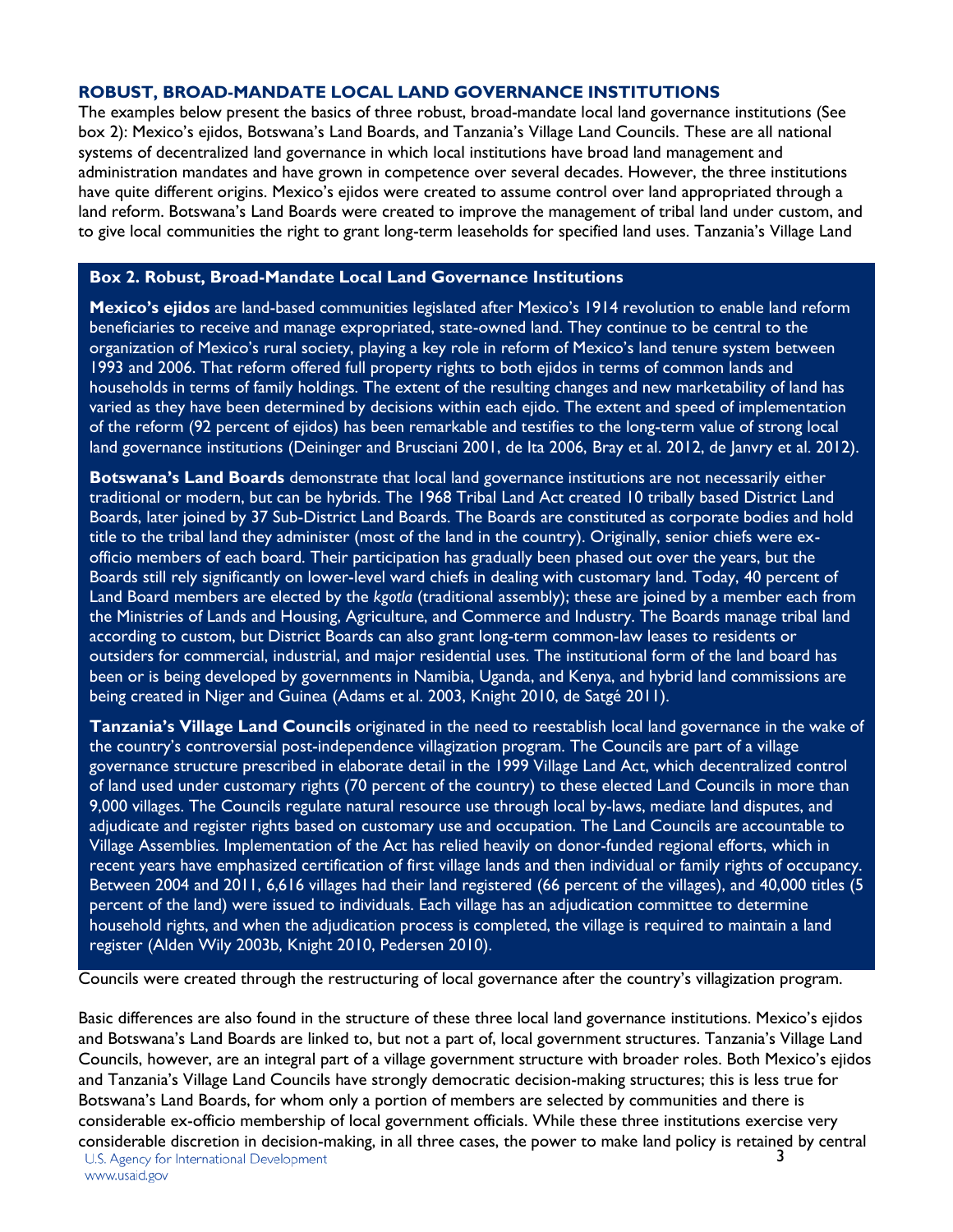government, which also retains powers to override local decision-making in certain special circumstances (e.g., for priority national programs). Central government institutions also continue to provide survey services and land registry expertise.

It is significant that in all three cases, these robust local land governance institutions have taken on a major new role: the implementation of national land system modernization policies. In Mexico, ejidos implemented a fundamental land tenure reform between 1993 and 2006. In Botswana, Land Boards managed the shift from customary to long-term leaseholds for commercial, industrial, and high-value residential uses, and they have implemented a controversial grazing land policy. In Tanzania, Village Land Councils are playing a major role in the implementation of a national program of village and household land demarcation and registration.

As illustrated by these examples, countries which have established strong national systems of decentralized land governance enjoy a considerable advantage in implementing new land programs. That advantage is indicated by other cases as well. For example, China's rural collectives self-implemented that nation's de-collectivization program (Bruce and Li 2010), and Ethiopia's kebelles are implementing its ongoing land formalization program (Deininger et al. 2008). India's impressive three-tier panchayat system of local governance has been engaged in the implementation of important and innovative land sector programs in recent years–notably, in West Bengal State, the distribution of micro-plots to over a million poor households and, in Karnataka State, the computerization of land records of over 6.7 million landowners, with data being made available through e-governance computer kiosks (Chawla and Bhatnagar 2004, Santos et al. 2013).

# **INSTITUTIONAL OPTIONS FOR COMMUNITY MANAGEMENT OF SPECIFIC NATURAL RESOURCES**

The local land governance institutions described above manage broadly defined land and land-based natural resources, and they are part of national systems of land governance. In other cases, the focus is a specific, local natural resource, and different approaches are taken. One institutional form that is used is a statutory institution linking several local customary land governance structures, as has been done in Namibia and Mali. Another such form is the indigenous reserve; an example from Brazil is discussed in Box 3. In all three cases, an overarching institution was created in part to manage interactions between multiple existing village-level governance institutions.

Namibia has designed its wildlife conservancies as statutorily private, common property management institutions designed to foster wildlife conservation. Each conservancy has a defined membership, a defined territory, a specified conservation mandate, and a governing constitution. It may merge wildlife areas of a number of villages for unified management. Once created, a conservancy has the right to manage and derive income from the wildlife within its territory. Today, there are 59 registered conservancies, covering 15 percent of the country's land area, and involving 220,000 residents; as of 2009, 21 conservancies were self-sufficient. Title to the land that a conservancy manages is vested in the local Communal Land Board, on which the conservancy is represented. Conservancy rights are being registered through an ongoing program of communal land registration (Jones 2010, Brown and Bird 2011, Government of Namibia web site 2013, N.A. n.d.).

Mali provides another example of a statutory institution linking several local customary land governance structures. In 1991, faced with problems of environmental degradation and growing farmer-herder conflict, Mali's multi-village communes (the base local government unit) were empowered to manage commune natural resources. The Commune Mayor and Council work with local villages through a Commune Natural Resource Management Advisory Committee. The Committee consists of representatives of stakeholders, including women- agriculturalists, agro-pastoralists, transhumant herders, and key actors in local government; with four-to-five members from each of the villages in the commune being elected by the Commune General Assembly. The Committee uses radio and other means to extend technical advice and services to villages and also resolves land use disputes. Each village has a Natural Resource Management User Group, consisting of village and herder representatives. There are also two trained environmental monitors in each village who are appointed by the chief. A General Assembly of the Village User Group members drafts and passes by-laws on internal structure, governance, and natural resource use. The User Groups and environmental monitors enforce use rules. The emphasis is on managing interactions between groups of users with conflicting interests (Moore et al. 2005,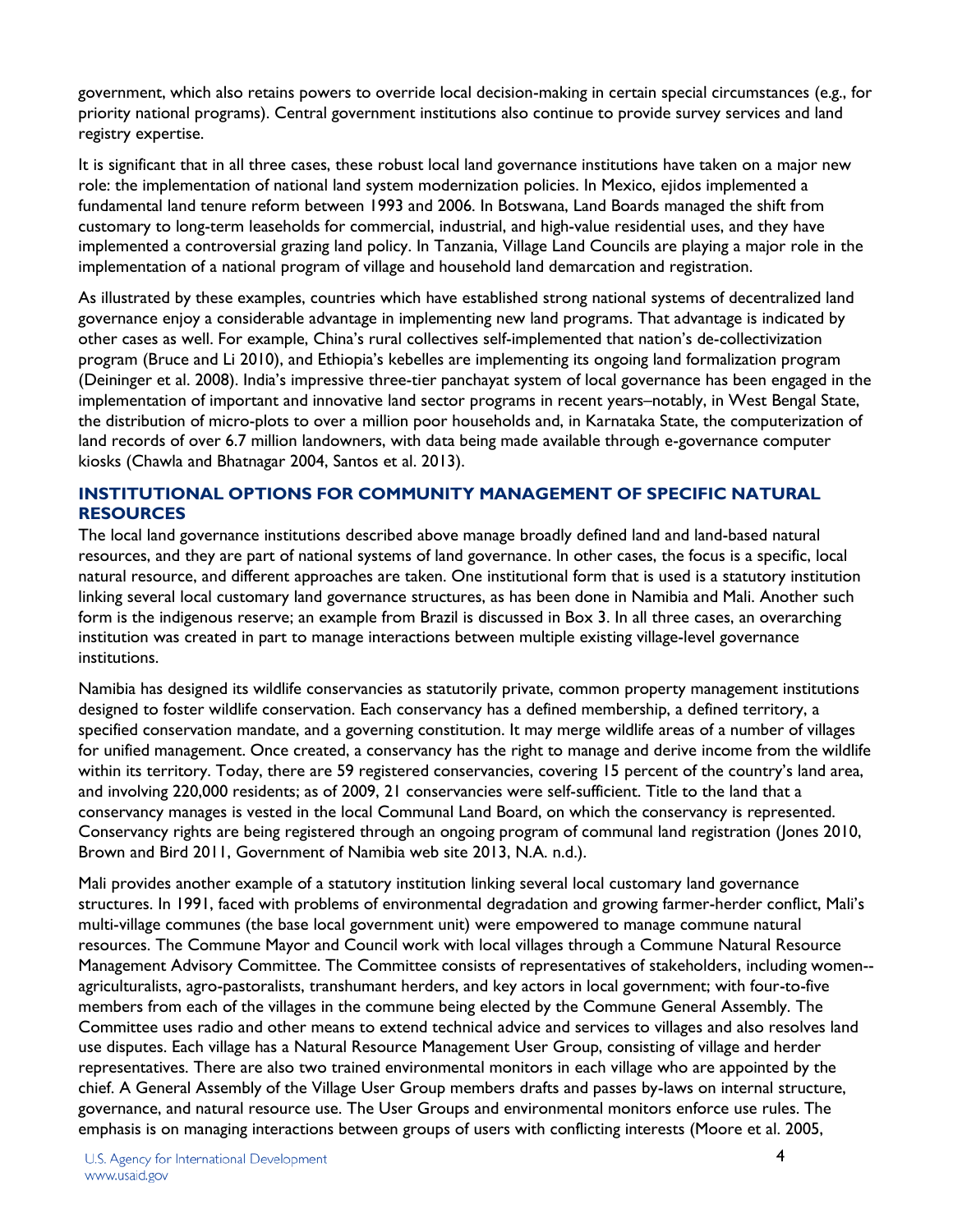Hilhorst 2008). This is recurring theme in discussions of local land governance institutions in pastoralist contexts (Ngaido and McCarthy 2004).

In both the Namibian and Malian cases–as in the case of the indigenous reserve in Brazil–natural resource management was needed on a broad scale, but very different institutional forms were chosen due to differing secondary governance needs. In the Namibian case, the creation of a sustainable income source was an important

secondary objective, and a private institution was created. In the Malian case, the need was essentially regulatory, including dispute resolution, and so a local government capacity was created at the commune, multi-village level.

In the case of the Brazilian indigenous reserve described in Box 3, the Xingu living in the reserve held secure rights in their natural resources. The scale of their social organization was too limited compared to the scale of management required by their extensive resources: the 2.6 million hectare Xingu Reserve, a multi-land use reserve with substantial forest resources. So, in order to manage the reserve, the local communities of 14 different ethnicities came together to form the Xingu Lands Indigenous Association (Schwartzman and Zimmerman 2005, Brondizio et al. 2009, SocioAmbiental web site 2013). For another indigenous reserve, the Kalahan Forest Reserve in the Philippines, where a similar need for management on a larger scale existed, management authority was conferred by the villages on an existing institution with strong local credibility, the Kalahan Educational Foundation (Dolom and Serrano 2005, Dahal and Adhikari 2008). In both cases, an overarching authority was used to engage multiple existing, villagelevel institutions in the governance of a natural resource to which they held strong statutory rights.

# **Box 3. Land Governance Institutions in an Indigenous Reserve**

**Brazil's Xingu Reserve and the Xingu Lands Indigenous Association:** Where traditional organization exists on too small a scale for the task at hand, small communities can be linked through an umbrella organization to meet the new land governance challenge. Brazil's indigenous peoples enjoy strong legal backing of their customary rights. The Xingu Reserve (2.6 million hectares) has been undertaken by its indigenous population of 4,700, composed of 49 villages and 14 ethnicities. In 1995, those ethnic groups, supported by a regional NGO, organized the Xingu Lands Indigenous Association (ATIX). Governed by a council with representatives from all 14 ethnic groups, the Association organizes assemblies of ethnic leaders to discuss issues of land use, border control, development projects, and social services. The Xingu Reserve model has been so effective that it has been widely replicated within Brazil, and it has informed the design of recent legislation of indigenous land rights (Schwartzman and Zimmerman 2005, Brondizio et al. 2009, SocioAmbiental 2013).

In all of the cases discussed so far, a "modern" supra-community institution, on a larger scale, with a statutory basis, was used to link several village-level institutions to manage a particular natural resource more effectively.

# **CUSTOMARY LAND GOVERNANCE INSTITUTIONS**

The increased openness of policy-makers to working with customary land tenure institutions raises a question: *How can customary community land governance institutions be reformed to better contribute to improved land governance?* In the cases from Mali, Namibia, Brazil, and the Philippines, the land governance challenge was on a supracommunity scale and institutional innovation occurred on that scale, leaving customary institutions largely unchanged. In Mali, customary authorities are involved in decision-making bodies at commune level, and take a lead role at village level. In the case of Namibia's wildlife conservancies and the cases of the indigenous reserves in Brazil and the Philippines, customary authorities are integrated into over-arching institutions that enable them to participate in land governance.

Other countries have reworked and sometimes limited the land governance roles of customary land governance institutions. Botswana's Land Boards and Tanzania's Village Land Councils involve the phasing out of customary land institutions, while ratifying customary landholdings, and in the case of Botswana, continued administration of customary law by the Boards.

Institutional reform has taken yet a different path in Ghana, where customary tenure is recognized by national law and 80 percent of land is under customary tenure. Since 2004, 37 Customary Land Secretariats (CLSs) have been created to assist chiefs and elders with the administration of customary land. The CLSs are based on memoranda of agreement between the government and each customary authority. The government's priorities are to improve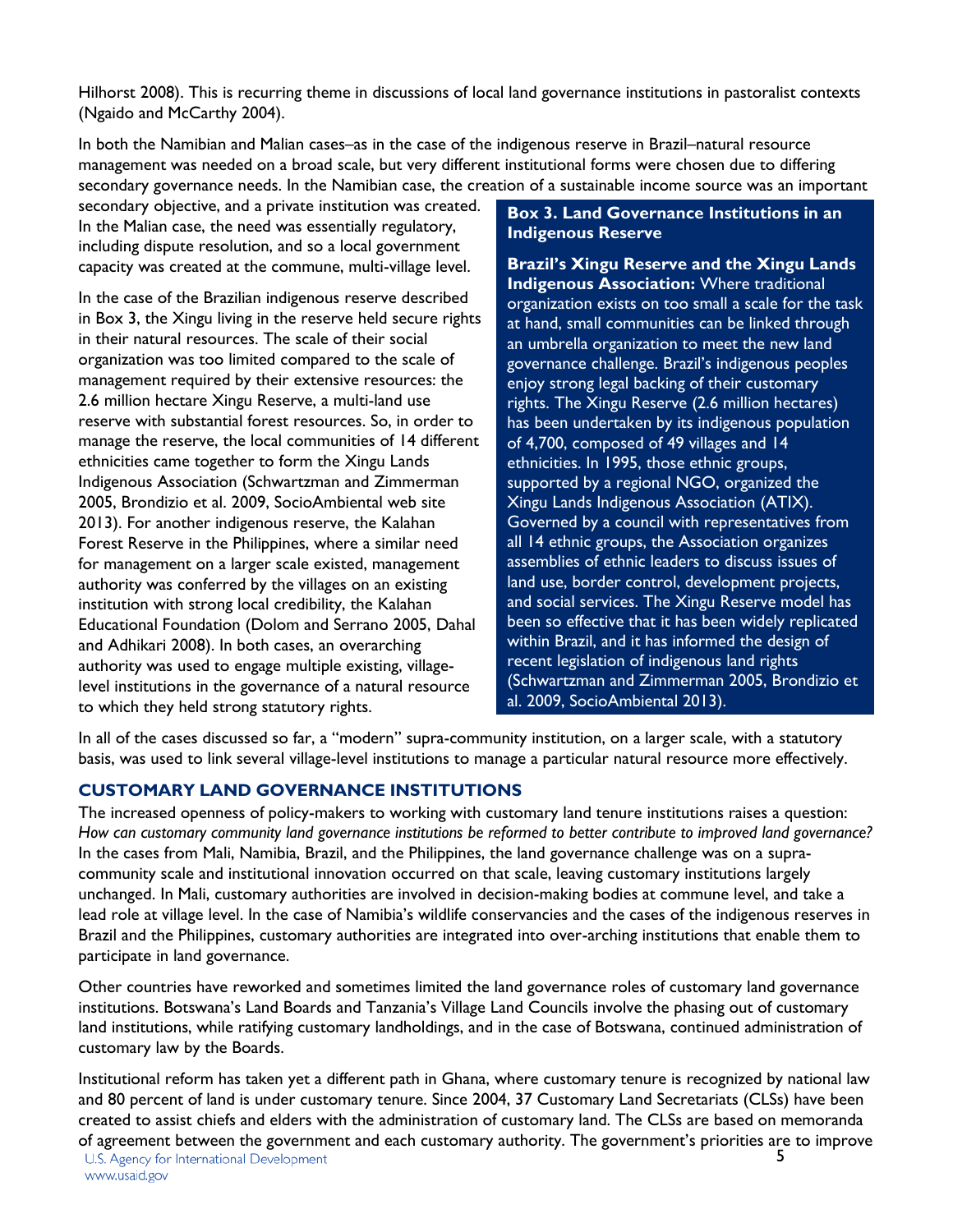record-keeping, transparency, and accountability. Customary authorities have pursued a variety of local priorities through the CLSs. Performance has been uneven, but the CLSs were recently given an overall positive evaluation. A draft bill is under discussion which would provide the CLSs with a firmer legal basis as well as clarify their roles and the linkages between government and customary authorities. The Ghanaian government hopes to engage the CLSs in a systematic registration of customary rights that it is currently piloting (Antwi 2006, Bugri 2009).

Other reforms that preserve customary land rights do not give the same attention to institutional arrangements as that of Ghana. Mozambique's 1997 Land Act represents a remarkably laissez-faire approach to institutional needs. It recognizes the customary land rights of rural communities, and customary institutions continue to play a major role in local land governance. The law simply calls for land committees of six members to be formed, often on an ad hoc basis, to deal primarily with external actors such as the government and investors (Tanner 2005, Knight 2010).

As described in Box 4, customary and other community-level land governance institutions, due to their strong knowledge of local land rights and holdings, can play an important role in programs to formalize customary and other informal rights.

## **Box 4. Formalization and Local Land Governance Institutions**

The policy of formalizing customary land rights has received a new impetus from the realization that many communities are, by virtue of their lack of formal rights, vulnerable to loss of the land on which their livelihoods depend due to the current wave of domestic and foreign investors.

The formalization process typically involves legal recognition of customary and informal land rights, adjudication of particular rights of landholders, demarcation of existing landholdings, and registration of the rights in those holdings. It may involve recognition of customary rights as defined by custom, or convert those rights to statutory tenures such as ownership or usufruct. Where customary institutions continue to provide land governance, there may also be a need to formalize and define their legal identity and roles better.

Customary land governance institutions have been successful in implementing participatory processes of rights adjudication, although caution is needed to ensure that gender or other biases do not infect the process. They have been less successful in keeping land right records up to date. The potential role of customary land governance institutions in formalization processes depends in part on the choice of technology for survey and registration: the more complex the technology, the lower the likelihood that the customary institution will be able to maintain the records produced. Ghana's CLSs offer an example of one solution, as they seek to upgrade the technical capacities of customary land governance institutions.

Where strong statutory local land governance institutions have been established, they are able to respond to this challenge and take on new roles in implementing the formalization process. This is the case in both Ethiopia and Tanzania, where local land governance institutions, originally established primarily with land management functions in mind, are today playing important roles in systematic demarcation and titling of both village and household lands.. In contrast, Mozambique does not have such strong statutory local land governance institutions. Mozambique's 1997 Land Act allows each community to take the initiative to have its territory demarcated and use-rights certified. Donor-funded NGOs have assisted communities and coordinated with the offices of the concerned ministry. The self-selection of communities for formalization of rights does have the advantage that it embodies an element of community empowerment, and it also provides an alternative to attempts by the state to declare a national formalization campaign only to struggle to implement it systematically, a process that often takes several decades to complete (Bruce 2003, Antwi 2006, Bugri 2009, Ubink et al. 2009, Deininger et al. 2008, Pedersen 2010, Alden Wily 2011, Tanner 2005).

## **USER-GROUPS: ACCESSING PUBLICLY-OWNED NATURAL RESOURCES**

Another type of institution that plays a role in local land and natural resource governance is the user group, which may derive membership from the sub-community level, or even have members recruited without reference to community membership. Such user groups are most often seen in cases where the state asserts title to and control over the natural resource concerned, and only offers limited access to local residents through agreements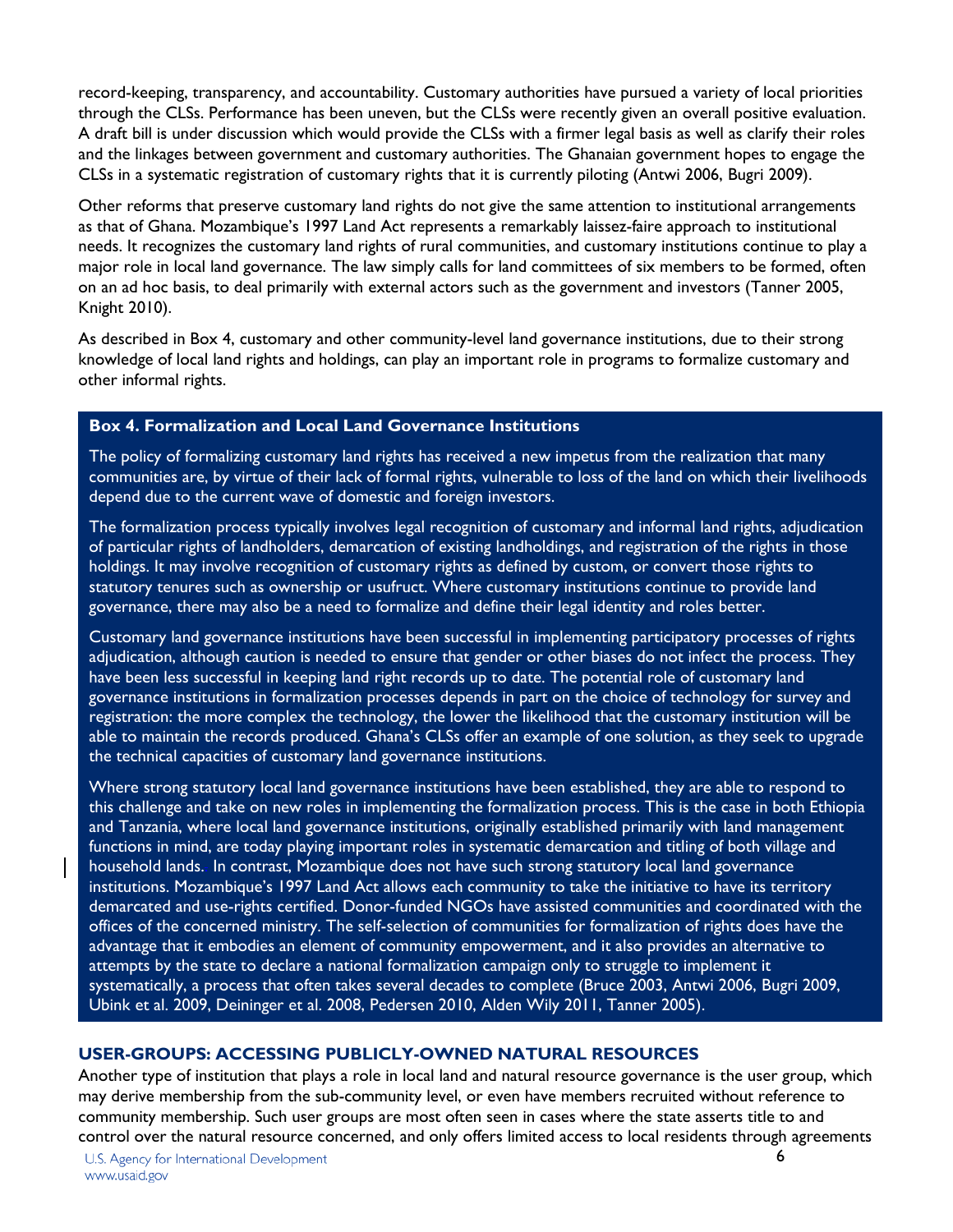with user groups. The most common case concerns forest resources, and usually involves reluctance on the part of the state to recognize the customary claims, or even to entrust full management to the communities concerned. Agents of government agencies develop management plans with local communities, provide technical assistance, and police compliance with the agreement.

Box 5 provides two examples of user groups: a shellfish harvesting group in Nicaragua and a community forestry program in Nepal. In both of these cases, access is not based on a property right, and because such access can be relatively easily revoked by the state, tenure is insecure. Such arrangements represent an important opportunity for the members of the user groups, and have been successful in increasing the incomes of those in the groups, and sometimes in improving resource condition. However, the user groups are creatures of the programs that created them, which provide little opportunity for initiative or for the communities in which members reside to build stronger local land governance institutions. Exceptions exist, notably the community forestry groups recently legislated in Liberia, which are given property rights over the forest land that they use (Knight 2010, Smyle 2012).

# **Box 5. Two User Groups**

**Nicaragua's Aserradores Estuary Cockle Harvesters' User Group:** In 2006, a coalition of scientists and NGOs working on shellfish production in Nicaragua's Aserradores Estuary obtained from the national government a policy exception that allowed them to work with the local mayor to develop and implement a comanagement regime for black cockles gleaned by marginalized local women. These women were organized into a cockle harvesters' user group with a five-member management committee. The mayor's office entered into an agreement with the group empowering it to establish and manage an improved system of cockle production involving interspersed no-take zones, the enforcement of which was based on customary mechanisms. Commercial permits were issued by the mayor's office exclusively to the user group for sales of their harvests in excess of subsistence needs. The group decides on the location and number of reserves, and manages them, maintaining boundary markers, monitoring compliance, sanctioning local violators, and keeping data on harvests and incomes. Overexploitation is gone and yields have increased. The model is now being tested in two other Nicaraguan communities as a possible alternative to the current, unsuccessful centralized approach of nationwide seasonal conservation bans (Crawford et al. 2010, Haws et al. 2010).

**Nepal's Community Forestry User Groups:** User groups have played a major role in community forestry efforts. In Nepal, community forestry user groups were legally authorized in the early 1990s. Today, about onefourth of the national forest is managed under community forestry, involving more than 35 percent of the total population, and community forestry is the nation's second-largest forest governance regime, after governmentmanaged forests. Formation and membership in the user groups is voluntary. The groups are actively promoted by forest agency staff, who help the groups to organize, prepare applications, and demarcate their forest land, and forest agency staff must approve the groups' forest-use plans. Some user groups are heterogeneous, not related to community membership, while others are more homogenous in nature and may use customary institutions in decision making. These groups are responsible for: protecting the forest (either directly or by appointing a guard), allocating benefits, improving vegetative cover, and sanctioning rule breakers. In return, the groups are granted full use-rights to forest products, including the right to keep revenue, with the caveat that 25 percent of those revenues must be spent by the group on collective development activities. The groups' rights to land are, however, fragile, in the nature of permits, and easily revocable by the forestry agency. A nationwide federation of community forestry user groups has been established to disseminate information and lobby the government on behalf of its members (Agrawal and Ostrom 2001, Nielsen 2008).

# **SUCCESS FACTORS**

The local land governance institutions reviewed here were selected because of their relative success. What are the factors that underlie this success? Two factors frequently noted in the literature on community management of resources are clearly at play in these cases: the existence and robustness of rights to the land or natural resources concerned, and the organizational capacity and inter-institutional linkages of the local institutions concerned (Ostrom 1999). Two other factors, less often noted, appear to have been important as well: the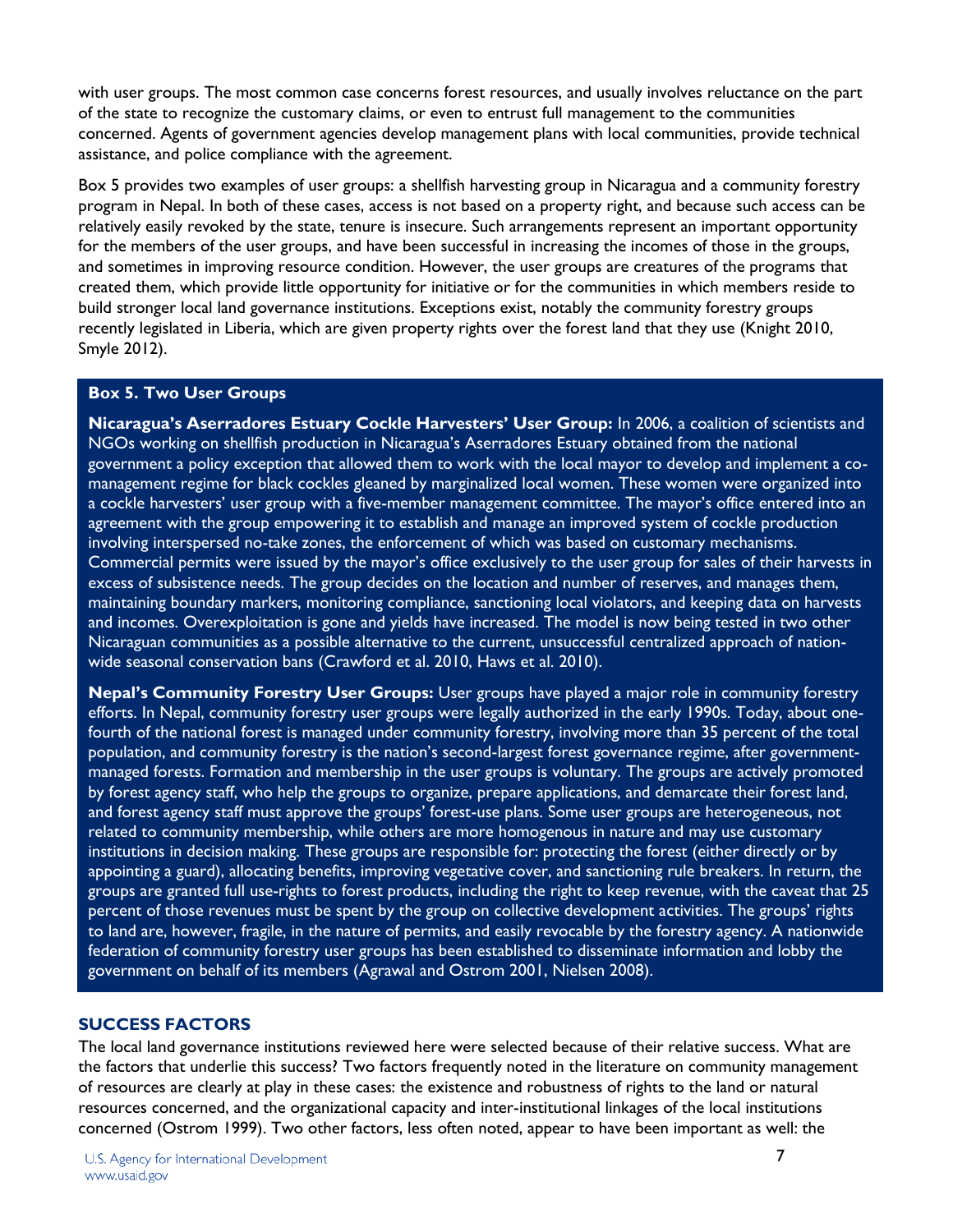enabling roles played by external actors, governmental and non-governmental, and the incentives for communities and their members to improve land governance. These factors are presented in turn below.

1. **The Existence and Robustness of Property Rights:** Among the cases of successful local land governance institutions, many have relatively secure property rights over their land. Mexico's ejidos, Botswana's Land Boards, Tanzania's Village Land Councils have solid rights, and customary authorities in Ghana enjoy strong state recognition of customary rights. Indigenous communities in the Philippines hold title to their ancestral lands. In Brazil, the state remains the owner of the land of the indigenous reserve, but the indigenous community has strong legal protection of their land rights. In Mali, the institutions involved are engaged in decentralized land governance and there is a basic recognition of customary rights. Mozambique's rural communities' customary rights are recognized by the state, and the communities have the opportunity to have those rights formalized.

User groups such as those in Nicaragua and Nepal which access state-owned resources through management agreements have a much lower degree of security of tenure of rights to the resources that they manage. Although it seems that these user groups are successful in terms of achieving project goals, they do little to create the capacity within local communities to build governance institutions, and a recent review of devolution of forestry governance concludes that user groups should be empowered with property rights (Lawry et al. 2012). Weak tenure is unlikely to generate the level of local initiative and investment that characterized, for example, the dramatic afforestation of community-owned mountain land during the late 1980 and 1990s by China's rural collectives (Bruce et al. 1995).

2. **The Organizational Capacity of the Local Institution:** While the successful local land governance institutions examined here are diverse in nature, they tend to have in common relatively high degrees of both internal organizational capacity and supportive inter-institutional linkage. For some, organizational capacity has been developed incrementally over decades; such is the case with Mexico's ejidos*,* Botswana's Land Boards, and Tanzania's Village Land Councils. For others, organizational capacity was explicitly built, through a variety of strategies. In the case of Ghana's customary land governance institutions, the Ghanaian government has used the Customary Land Secretariat as a mechanism to upgrade the performance of existing roles, and also to lay a foundation for new roles. In some cases, organizational capacity development included human capacity development in terms of basic and legal literacy, technical expertise, and skill development, which was true in the case study institutions in Mali, Brazil, the Philippines, and Nicaragua.

Horizontal linkage was instrumental in the cases from Brazil, the Philippines and Mali, where customary institutions have been enabled by linking them through umbrella organizations which provide them with technical and other support. In Namibia, the statutory conservancy institution provided an organizational vehicle for several communities to come together to manage the wildlife-rich areas of each community. Vertical inter-institutional linkages have also been important in institutional success, whether they are linkages with local government, line ministries, donors, or the private sector. In the case of the Nicaraguan cockleharvesters' user group, obtaining from the local government the co-management agreement and exclusive permits for the cockle sales was essential for success.

Without such organizational capacity and supportive inter-institutional linkages, success in land governance is less assured. In Mozambique, even once the self-selected rural community has had its landholding demarcated and its right certified, local land governance is left largely to customary institutions. Government policy remains unclear as to the strengthening of these institutions or the six-member committees mandated to deal with outsiders, or even the appropriate linkage of either of these institutions to local government. This raises questions about the ability of these communities to realize the potential benefits of their newly recognized land rights. In Nepal, the forest user groups have been subject to such close government support and control that they have little institutional existence independent of the government program concerned. It is questionable whether formation of such user groups does much to strengthen local land governance institutions.

3. **The Enabling Roles of Other Actors:** The successful local land governance institutions discussed here often required substantial assistance from actors in other institutions. In some cases support was provided by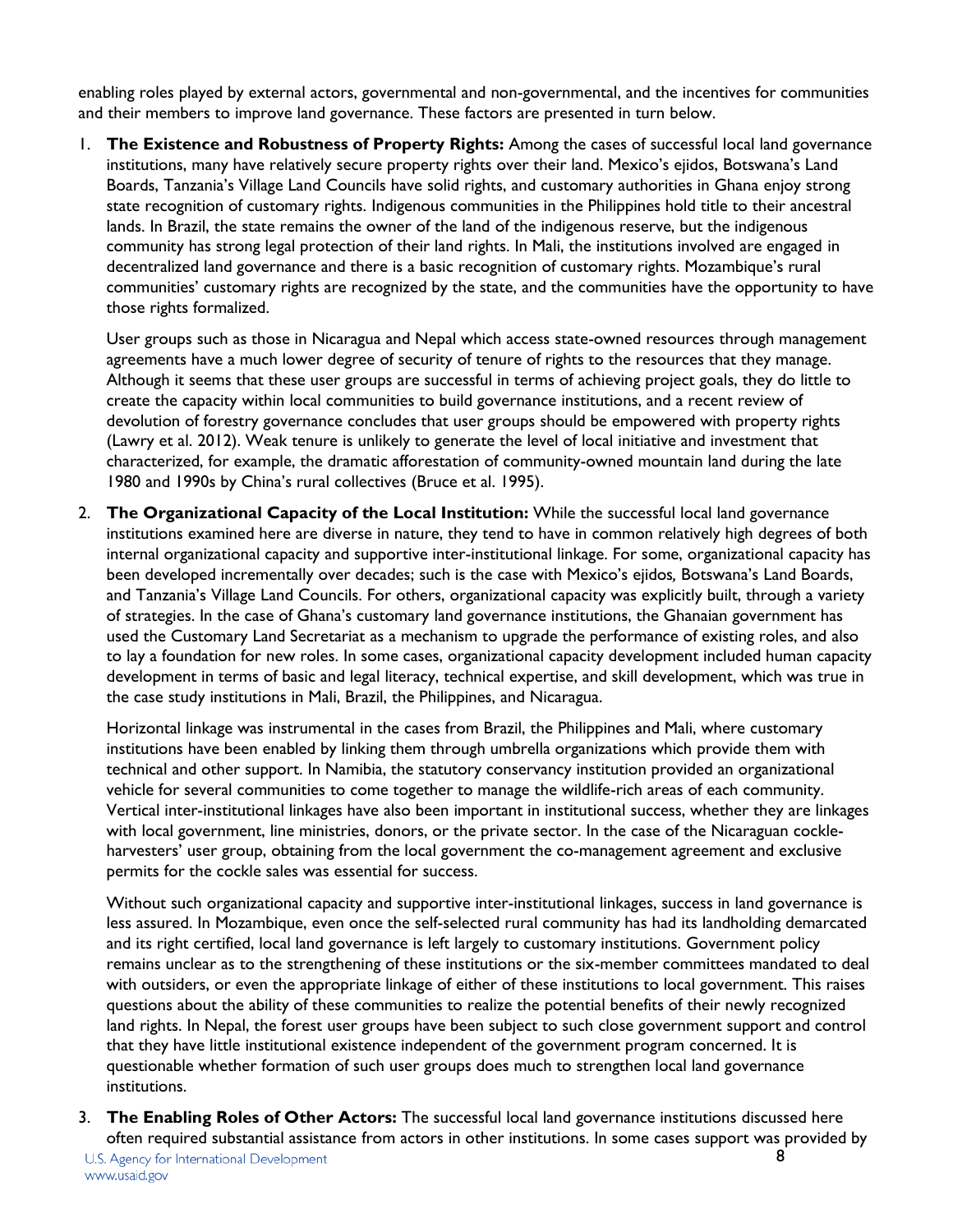the agents of local government or national ministries, while in others it was provided by NGOs. Ghana's Customary Land Secretariats model government sponsorship of enhanced organizational capacity of customary land governance institutions. The Nepal community forestry user groups have strong support from local forestry agents. In Mali, a commune-level technical support institution, itself initially supported by a donor project, is playing a major role in assisting village-level institutions. In Nicaragua, a donor project facilitated the co-management negotiations between the national and local government and the cockleharvesters' user group; this user group also received substantial assistance from local NGOs. NGOs have provided extensive assistance to rural communities in Mozambique in getting their land delimited and certified, and NGOs have also played major roles in supporting the indigenous communities in the reserves in Brazil and the Philippines.

In many of the cases consulted here, there was some degree of external donor involvement, suggesting the value of donor-funded pilots of approaches for working with local communities to create land governance institutions. However, those designing and implementing projects should be aware of the risk of creating new community organizations that may not survive the end of the project or program concerned. The international donor community has been less directly involved in the conceptualization and design of strong national systems of local land governance institutions, but it has supported implementation of key land policies by those institutions, as in the case of Tanzania's Village Land Councils and Mexico's ejidos.

4. **The Incentives of Local Communities:** In reviewing the cases discussed here, it was clear that successful institutional innovation did not come out of nowhere, but was rather a response to opportunities and challenges, often externally-generated. The communities discussed had substantial incentives to support their local land governance institutions in performing the specific tasks involved. In most cases, the creation or strengthening of local land governance institutions gave local communities greater control over the resources on which their livelihoods depended. Even in the case of user groups, in Nicaragua and Nepal, households received new access and clear benefits. In the cases of Ghana and Tanzania, local institutions are seeking increased security of property rights, for both communities and households, through registration programs. These incentives clearly underlie the success of the cases reviewed here, and bode well for their sustainability.

It should be noted, however, that while the incentives of communities as a whole to support local land governance institutions is critical, the leaders of customary land governance institutions may have mixed feelings about change. Chiefs assisted by the CLSs in Ghana, for example, were receptive to the concept of better records of land rights, and yet did not all entirely welcome the greater transparency and accountability those records are intended to promote. They may also fear, as did the senior chiefs in Botswana, that they will be phased-out of formal land governance roles–as did in fact occur. The Botswana case illustrates an important potential of "hybrid" arrangements: to tap the legitimacy and knowledge of customary authorities initially, especially regarding local land rights and holdings, while at the same time initiating a process of transition to more democratic local land governance.

# **CONCLUSIONS AND RECOMMENDATIONS**

This brief has sought to identify the factors that contributed to the success of the local land governance institutions discussed here. Paramount among these is long-term investment to build organizational capacity. Once strengthened, these institutions can then undertake new tasks as new challenges arise. In accomplishing land governance objectives, it is expedient to work with existing local institutions. In the exceptional cases in which strong, local, general purpose government institutions exist, it may be possible to work with these institutions to accomplish specific land governance tasks. Experience shows that non-governmental local institutions, including those based on custom, can rise to the occasion to take on new land governance tasks. Often, however, some degree of institutional strengthening or innovation may be needed to enable existing institutions, for example, to operate at a new scale, to reform processes that increase transparency and accountability, or to achieve greater gender inclusivity. A checklist of considerations to be taken into account in designing a strategy in this regard is summarized in Box 6.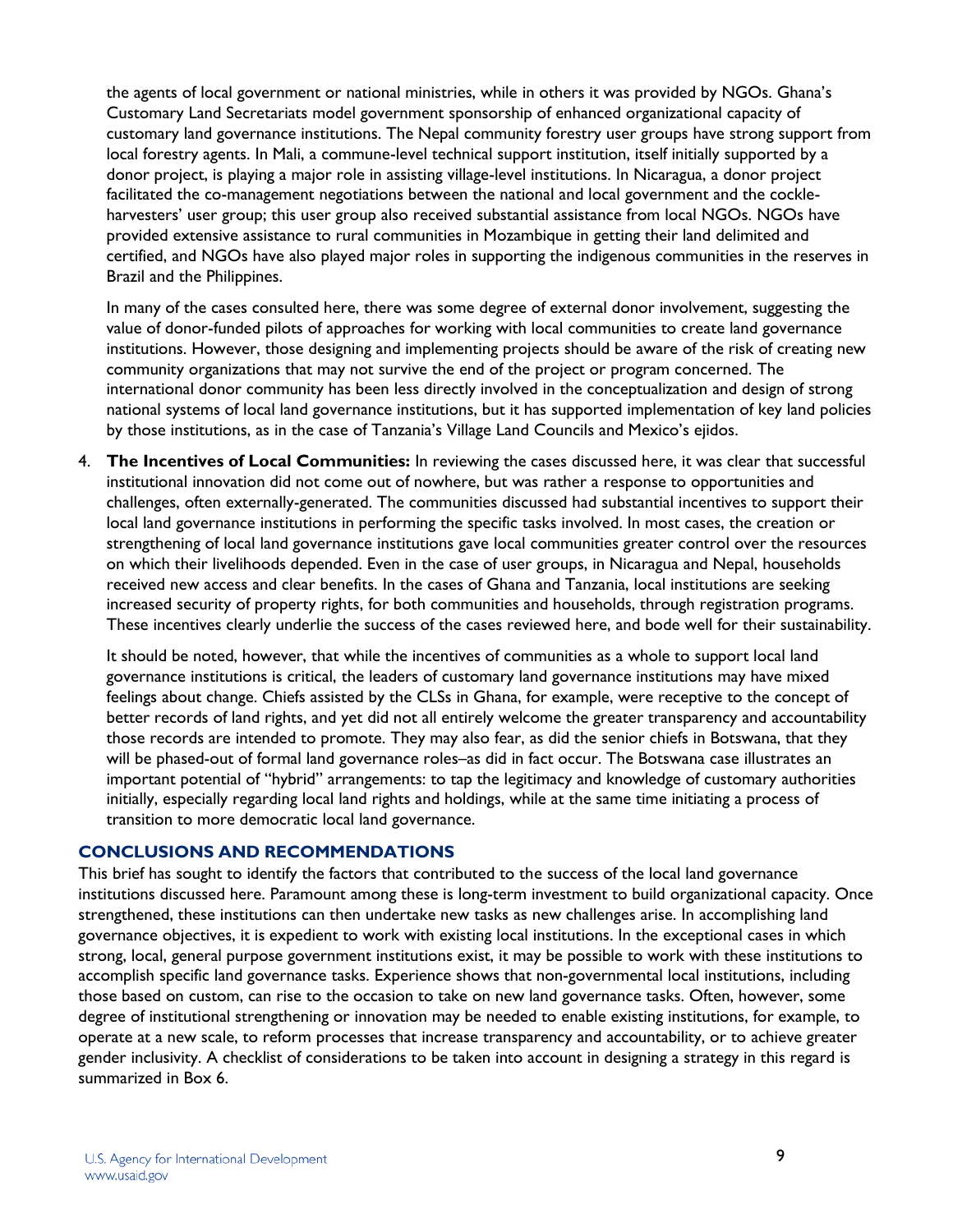# **Box 6. A Checklist: Working with Local Land Governance Institutions**

In considering how to work with local institutions to enable them to perform specific land governance tasks, some matters to consider are:

- The nature of the task
- The match between the spatial scales of the task and that of the current operations of the institution
- The institution's relevant knowledge of local lands and rights in those lands
- The related land-governance tasks that the institution is currently performing
- The match between the capacities needed for the task and the current capacities of institution and its personnel
- The technical and infrastructural requirements of the task, and the feasibility of creating and maintaining these at local scale
- Possible complementarities and support roles for local government, NGOs, and other actors
- The existence of regional or ethnic differences in local institutional arrangements that might cause variation in the suitability of options across regions
- Local perceptions of the legitimacy of existing institutions to undertake the new land governance task
- Incentives for the local institution to undertake the task, which will affect sustainability and replicability

It is recommended that:

- Governments and the international development community should increase their investments in the creation of national systems of strong local land governance institutions–institutions that can undertake a wide variety of land governance tasks and have the capacity to take on new tasks as needed.
- Those designing projects and programs should seize opportunities to engage and support existing local land governance institutions, including customary institutions, and enable them to take on new land governance tasks.
- Efforts to support local land governance institutions should seek to ensure that the institutions are empowered through provision of property rights and/or other legal protections; without these, incentives for good land management will usually be insufficient.
- User groups, as discussed here, often lack such property rights; it is preferable when working with user groups to support community-based groups whose incentives can be reinforced through provision of secure rights of tenure.
- Efforts to support local land governance institutions should recognize the limitations of existing institutions, which may necessitate reforms in their structure or processes in order for them to address program or broader policy concerns and to meet constitutional standards. Opportunities should be sought to increase transparency, accountability, women's participation, and participatory decision-making in those institutions.
- It should be recognized that the process of enabling community-based land governance institutions will often require support and/or complementary activities from national or local government, NGOs, and other development actors. That assistance may focus on building organizational capacity or inter-institutional linkages, it may be technical in nature or it may extend to promoting reforms of the policy environment.
- Initiatives to work with local land governance institutions should be sensitive to, and seek to address, the need for durable incentives for local communities and their members to support the land governance task undertaken, rather than depending too heavily on ephemeral, project-generated incentives.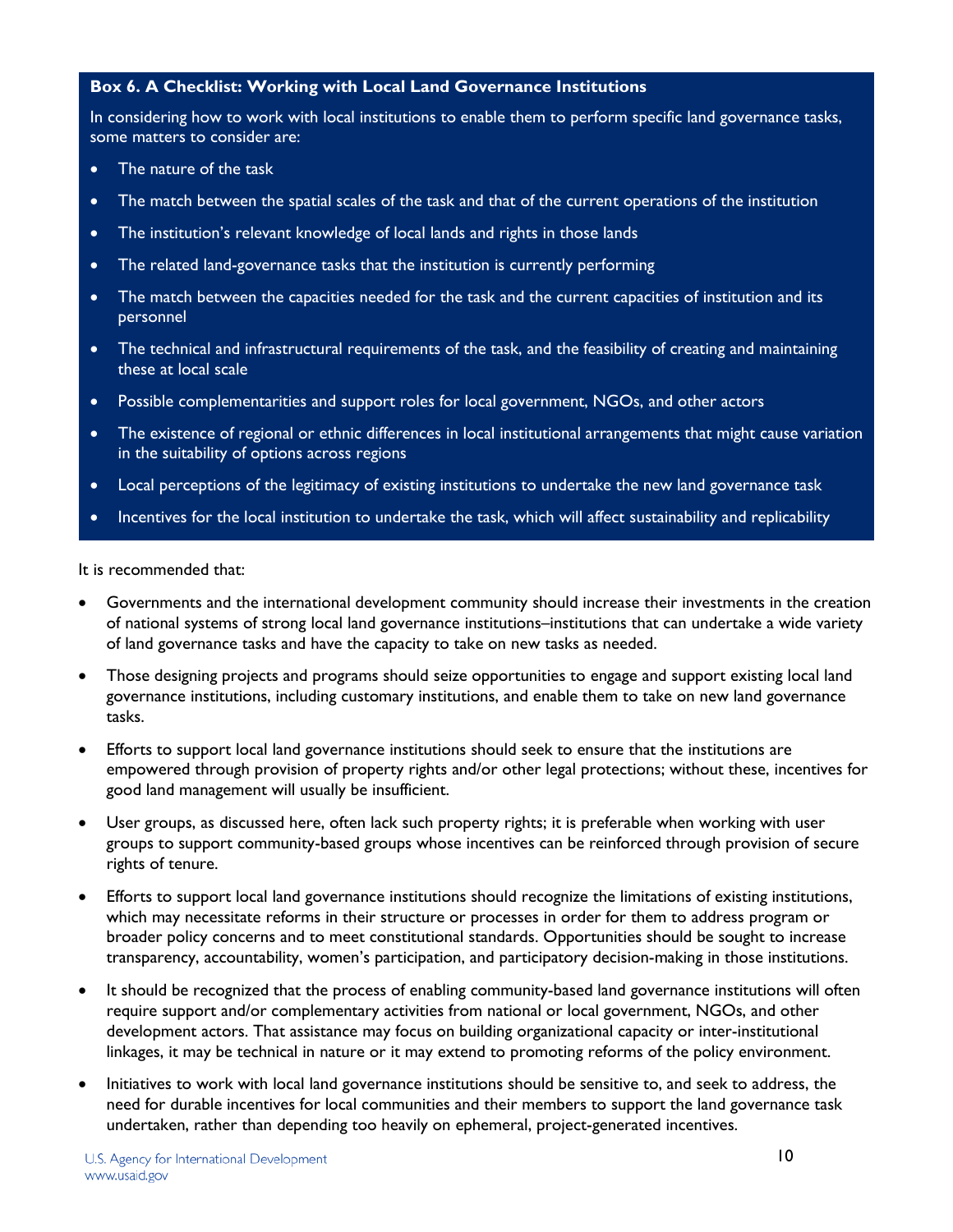# **SOURCES**

- Adams, M., F. Kalabamu, and R. White (2003). 'Land tenure policy and practice in Botswana Governance lessons for southern Africa,' Austrian Journal of Development Studies XIX: 55-74. [http://www.mokoro.co.uk/files/13/file/lria/land\\_tenure\\_policy\\_and\\_practice\\_botswana.pdf](http://www.mokoro.co.uk/files/13/file/lria/land_tenure_policy_and_practice_botswana.pdf)
- Alden Wily, L. (2003a). Governance and Land Relations: A Review of Decentralization of Land Administration and Management in Africa. London: International Institute for Environment and Development (IIED). <http://pubs.iied.org/pdfs/9304IIED.pdf>
- Alden Wily, L. (2003b). Community-based land tenure management. Questions and answers about Tanzania's new Village Land Act, 1999. Drylands Issue Paper E120. London: IIED.<http://pubs.iied.org/pdfs/9295IIED.pdf>
- Alden Wily, L. (2011). "The tragedy of public lands: the fate of the commons under global commercial pressure." ILC, Rome. [http://www.landcoalition.org/sites/default/files/publication/895/WEB\\_WILY\\_Commons\\_final\\_layout.pdf](http://www.landcoalition.org/sites/default/files/publication/895/WEB_WILY_Commons_final_layout.pdf)
- Agrawal, A. and E. Ostrom (2001). Collective Action, Property Rights, and Decentralization in Resource Use in
- India and Nepal. Politics & Society 29(4):485-514.<http://www.capri.cgiar.org/pdf/agrawal.pdf>
- Antwi, Y.A. (2006). Strengthening Customary Land Administration: A DFID/World Bank Sponsored Project in Ghana. Paper prepared for Promoting Land Administration and Good Governance, 5th FIG Regional Conference, Accra, Ghana, March 8-11, 2006. [http://www.fig.net/pub/accra/papers/ts05/ts05\\_01\\_antwi.pdf](http://www.fig.net/pub/accra/papers/ts05/ts05_01_antwi.pdf)
- Bray, D., E. Duran, and O.A. Molina-Gonzalez (2012). Beyond harvests in the commons: multi-scale governance and turbulence in indigenous/community conserved areas in Oaxaca, Mexico. International Journal of the Commons 6(2) (August 2012): 151–178. <http://www.thecommonsjournal.org/index.php/ijc/article/view/URN%3ANBN%3ANL%3AUI%3A10-1-113801>
- Brondizio, E.S., E. Ostrom, and O.R. Young (2009). Connectivity and the Governance of Multilevel Social-Ecological Systems: The Role of Social Capital. Annual Review of Environmental Resources. 34:253–78. <http://www.annualreviews.org/doi/pdf/10.1146/annurev.environ.020708.100707>
- Brown, J. and N. Bird (2011). Sustainable Natural Resource Management in Namibia: Successful Community-Based Wildlife Conservation. ODI. [http://www.developmentprogress.org/sites/developmentprogress.org/files/namibia\\_environment\\_widlife\\_conse](http://www.developmentprogress.org/sites/developmentprogress.org/files/namibia_environment_widlife_conservation.pdf) [rvation.pdf](http://www.developmentprogress.org/sites/developmentprogress.org/files/namibia_environment_widlife_conservation.pdf)
- Bruce, J.W. (2003). "Property Rights in Common Property Regimes for Forestry", *The World Bank Legal Review, Law and Justice for Development* (1): 257-305.
- Bruce, J.W., S. Rudrappa and L. Zongmin (1995). "China: The legal basis for community forestry." *Unasylva* 46(1) (No. 180): 44-49.
- Bruce, J.W. and A. Knox **(**2009). Structures and strategies: making decentralization of authority over land in Africa cost-effective. *World Development* 37(8): 1360–1369.
- Bruce, J.W. and Z. Li (2010). "'Crossing the River While Feeling the Rocks': Incremental Land Reform and Its Impact on Rural Welfare in China". In David J. Spielman and R. Pandya-Lorch (eds.), *Proven Successes in Agricultural Development. A Technical Compendium to Millions Fed*. (Washington, DC: IFPRI): 495-519.
- http://www.ifpri.org/sites/default/files/publications/ifpridp00926.pdf
- Bugri, J. (2009). Survey Report on Customary Land Secretariats in Ghana. Report by the Centre for Property Studies/Terradigm, University of New Brunswick, Canada. New Brunswick: Centre for Property Studies.
- Burns, T. (2007). Land Administration Reform: Indicators of Success and Future Challenges. Agriculture and Rural Development Discussion Paper 37, Tetra Tech ARD for the World Bank. Washington, DC: World Bank. http://www-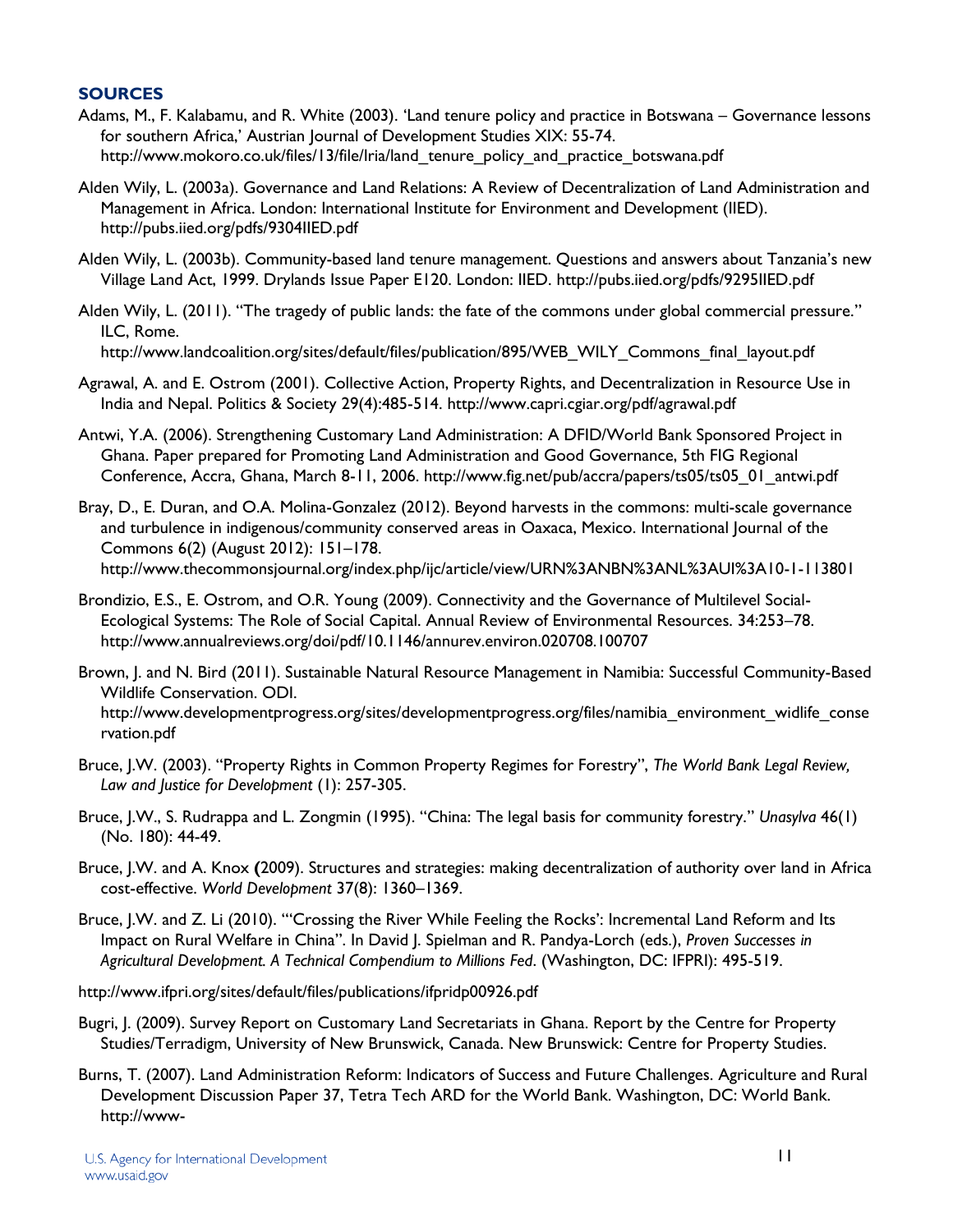wds.worldbank.org/external/default/WDSContentServer/WDSP/IB/2008/01/15/000333038\_20080115055627/R endered/PDF/418930NWP0Land1sionPaper3701PUBLIC1.pdf

- Chawla, R. and S. Bhatnagar (2004). Online Delivery of Land Titles to Rural Farmers in Karnataka, India. Reducing Poverty, Sustaining Growth—What Works, What Doesn't, and Why: A Global Exchange for Scaling Up Success. Scaling Up Poverty Reduction: A Global Learning Process and Conference, Shanghai, May 25-27, 2004. <http://info.worldbank.org/etools/docs/reducingpoverty/case/96/fullcase/India%20Bhoomi%20Full%20Case.pdf>
- CFS (Commission on Food Security) (2012). Voluntary Guidelines on the Responsible Governance of Tenure of Land, Fisheries and Forests in the Context of National Food Security. Rome: FAO. <http://www.fao.org/docrep/016/i2801e/i2801e.pdf>
- Crawford, B., M.D. Herrera, N. Hernandez, C. Rivas Leclair, N. Jiddawi, S. Masumbuko and M. Haws (2010). Small Scale Fisheries Management: Lessons from Cockle Harvesters in Nicaragua and Tanzania, Coastal Management 38(3): 195-215.
- Dahal, G.R. and K.P. Adhikari (2008). Bridging, Linking, and Bonding Social Capital and Collective Action- The Case of Kalahan Forest Reserve in the Philippines. Collective Action and Property Rights (CAPRI) Working Paper 79. Washington, DC: IFPRI. http://www.ifpri.org/publication/bridging-linking-and-bonding-social-capitalcollective-action
- Deininger, K. and F. Brusciani (2001). Mexico's Ejido Reforms: Their Impact on the Functioning of Factor Markets and Land Access. Selected Paper, American Agricultural Economics Annual Meeting, Chicago, IL, August 5- August 8, 2001.<http://ageconsearch.umn.edu/bitstream/20519/1/sp01de05.pdf>
- Deininger, K., D. Ayalew Ali, S. Holden, and J. Zevenbergen (2008). "Rural Land Certification in Ethiopia: Process, Initial Impact, and Implications for Other African Countries." *World Development* 36: 1786–1812.
- de Ita, A. (2006). Land Concentration in Mexico after Procede. Chapter 7 in Promised Land**:** Competing Visions of Agrarian Reform, P. Rosset, R. Patel, and M. Courville (eds). http://www.foodfirst.org/files/bookstore/pdf/promisedland/7.pdf
- de Janvry, A., K. Emerick, M. Gonzalez-Navarro, and E. Sadoulet (2012). Certified to migrate: Property rights and migration in rural Mexico. Department of Agricultural and Resource Economics, University of California at Berkeley. [http://i.pacdev.ucdavis.edu/files/conference-schedule/session/papers/Kyke\\_Emerick\\_PacDev2.pdf](http://i.pacdev.ucdavis.edu/files/conference-schedule/session/papers/Kyke_Emerick_PacDev2.pdf)
- de Satgé, R. (2011). "Botswana" at 14 47 of K. Kleinbooi, R. de Satgé and C. Tanner (eds.). Decentralised Land Governance: Case Studies and Local Voices from Botswana, Madagascar and Mozambique. Institute for Poverty, Land, and Agrarian Studies, University of Western Cape. Cape Town, SA: PLAAS. <http://www.plaas.org.za/plaas-publication/decentralised>
- Dolom, B.L. and R.C. Serrano (2005). The Ikalahan: Traditions Bearing Fruit, in In Search of Excellence: Exemplary Forest Management in Asia and the Pacific. FAO 2005. http://www.un.or.id/documents\_upload/publication/In%20search%20of%20excellence%20%20exemplary%20for est%20management%20in%20Asia%20and%20the%20Pacific.pdf
- Freudenberger, M. (2013). The Future of Customary Tenure: Options for Policymakers. Property Rights and Resource Governance Briefing Paper No. 8. http://usaidlandtenure.net/issue-brief/the-future-of-customarytenure

Government of Namibia, site viewed, March 20, 2013,<http://www.gov.na/links-central-government>

Haws, M., B. Crawford, M.C. Portella, S. Ellis, N. Jiddawi, A. Mmochi, E. Gaxiola-Camacho, G. Rodriguez-Dominguez, G. Rodriguez, J. Francis, C. Rivas Leclair, A. Saborio Coze, N. Hernandez, E. Sandoval, M. Jaroszewska, and K. Dabrowski (2010). Aquaculture Research and Development as an Entry-Point and Contributor to Natural Resources and Coastal Management, Coastal Management 38(3): 238-261.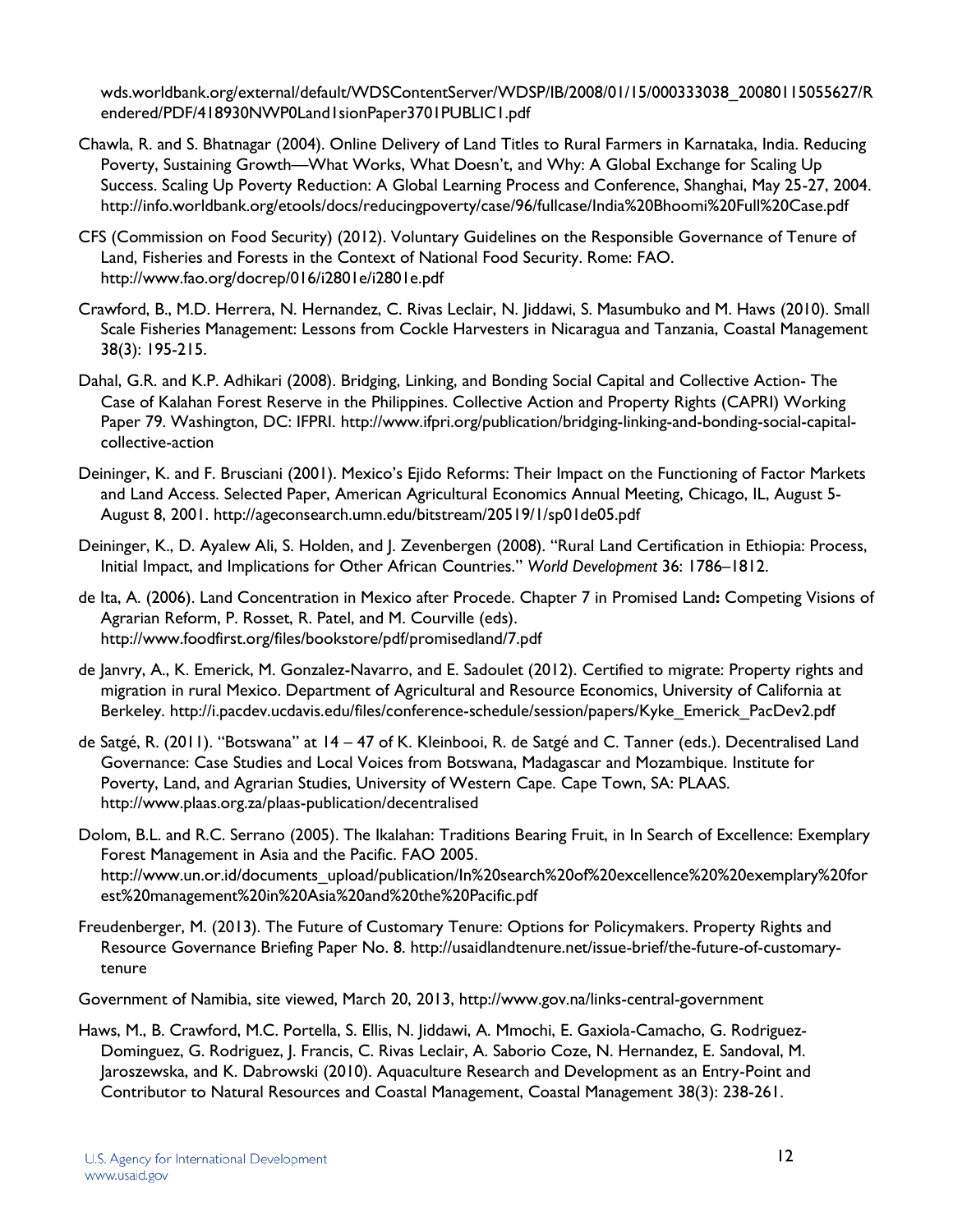- Hilhorst, T. (2008). Local governance institutions for natural resource management in Mali, Burkina Faso and Niger. KIT Working Papers Series G1. Amsterdam: KIT.
- Hilhorst, T. (2010). Decentralization, land tenure reforms and local institutional actors Building partnerships for equitable and sustainable land governance in Africa. Land Tenure Journal FAO 1 (10). http://www.kit.nl/net/KIT\_Publicaties\_output/ShowFile2.aspx?e=1717
- Jones, B. (2010). The Evolution of Namibia's Communal Conservancies. Chapter 5. From original material in Nelson, F. (ed.). 2010. Community Rights, Conservation and Contested Land: The Politics of Natural Resource Governance in Africa. Earthscan. IIED. pp.360. http://naturaljustice.org/wp content/uploads/pdf/conservation\_and\_citizenship\_nelson2010.pdf
- Knight, R. (2010). Statutory recognition of customary land rights in Africa: An investigation into best practices for lawmaking and implementation. FAO Legislative Study No. 105. Rome: FAO. <http://www.fao.org/docrep/013/i1945e/i1945e01.pdf>
- Knox, A. and R. Meinzen-Dick (2001). Collective Action, Property Rights, and Devolution of Natural Resource Management: Exchange of Knowledge and Implications for Policy. A Workshop Summary Paper. CAPRI Working Paper No.11.<http://www.ifpri.org/sites/default/files/publications/capriwp11.pdf>
- Lawry, S., R. McLain, B. Swallow, and K. Biedenweg (2012). Devolution of Forest Rights and Sustainable Forest Management. Vol. 1. A Review of Policies and Programs in 16 Developing Countries. Property Rights and Resource Governance Project, Tetra Tech for USAID. Burlington, VT: Tetra Tech. http://usaidlandtenure.net/sites/default/files/USAID\_Land\_Tenure\_Devolution\_of\_Forest\_Rights\_and\_Sustaina ble Forest Management Volume 1.pdf
- Moore, K.M., S. Cisse, and A. Toure (2005). Chapter 7. Building Social Infrastructure for Sustainable Development, in Conflict, Social Capital and Managing Natural Resources: A West African Case Study, by K.M. Moore (ed.), CABI, pp.89-100. ebook.
- N.A. (n.d.). Establishing Communal Land Registration in Namibia: The Process, Benefits and Challenges http://*siteresources.worldbank.org/INTIE/.../EstablishingKasitaPres4.pdf*
- Ngaido, T., and N. McCarthy (2004). Institutional Options for Managing Rangelands, Collective Action and Property Rights for Sustainable Development. Focus II, Brief 9. Washington DC: IFPRI. http://www.ifpri.org/sites/default/files/publications/focus11\_09.pdf
- Nielsen, R. (2008). Managing Nepal's Forests for Equitable and Sustainable Access and Use: A Land Tenure Perspective. RDI Report # 124. Seattle, WA: Rural Development Institute. [http://www.landesa.org/wp](http://www.landesa.org/wp-content/uploads/2011/01/RDI_124_Nepal.pdf)[content/uploads/2011/01/RDI\\_124\\_Nepal.pdf](http://www.landesa.org/wp-content/uploads/2011/01/RDI_124_Nepal.pdf)
- Ortiga, R.R. (2004). Brazil, Models for Recognizing Indigenous Land Rights in Latin America. World Bank, Biodiversity Series. Paper No.99. http://siteresources.worldbank.org/GLOBALENVIRONMENTFACILITYGEFOPERATIONS/Resources/Publicati ons-Presentations/Biopublication2005ModelsforRecognizing.pdf
- Ostrom, E. (1999). Governing the Commons. Cambridge: Cambridge University Press.
- Pedersen, R.H. (2010). Tanzania's Land Law Reform; the Implementation Challenge. DIIS Working Paper No. 37. Copenhagen: Danish Institute of International Studies. <http://www.diis.dk/graphics/publications/wp2010/wp2010-37.rhp.web.pdf>
- Perera, J. (ed.) (2009). Land and Cultural Survival: The Communal Land Rights of Indigenous Peoples in Asia. Asian Development Bank. http://www.ccc-cambodia.org/downloads/adi/adireport/ADB\_ADI\_land-culturalsurvival.pdf
- Santos, F., V. Savath, A. Peterman, and D. Fletschne (2013). Can Government Allocated Land Contribute to Food Security?: Intrahousehold Analysis of West Bengal's Microplot Allocation Program. Paper Prepared for